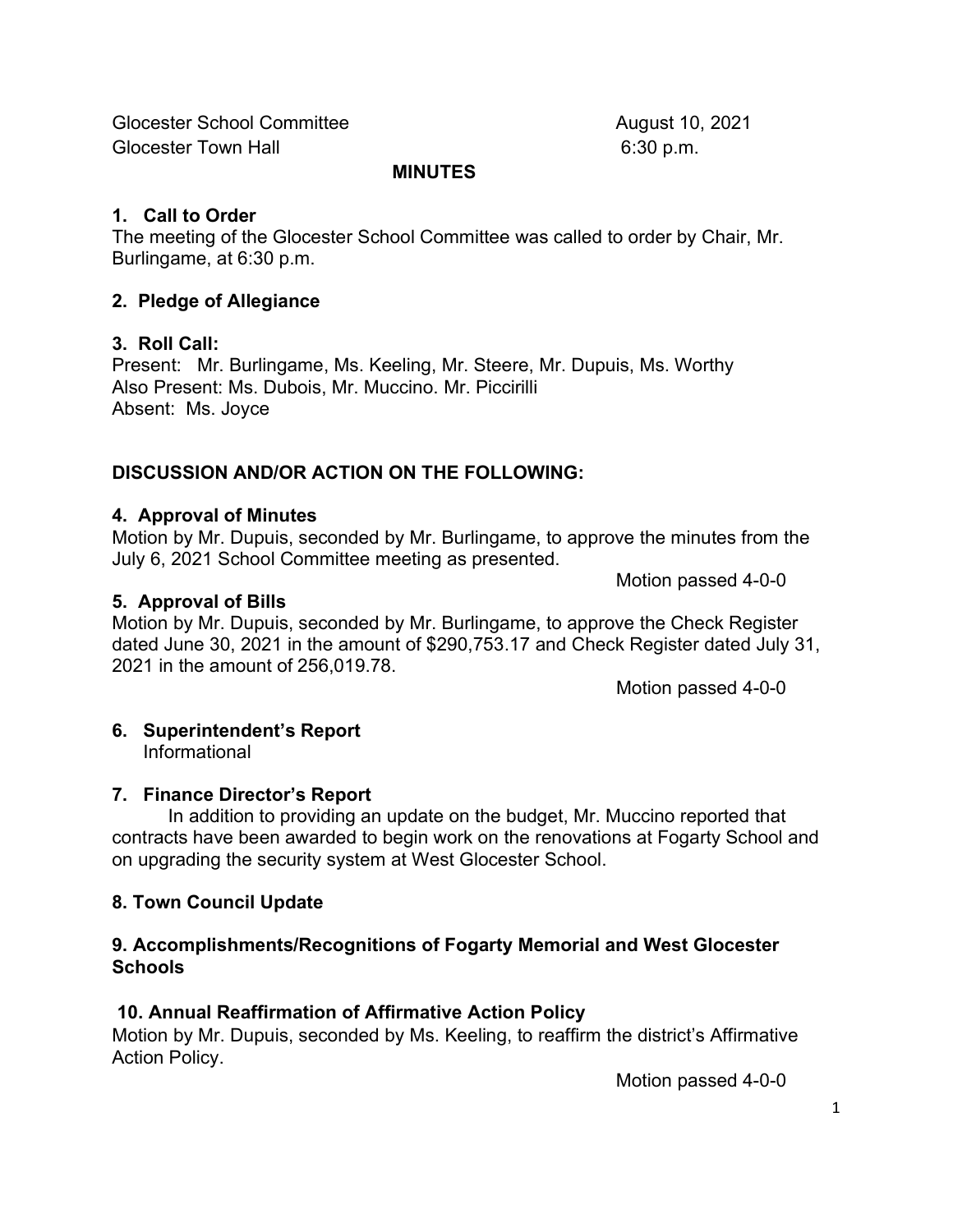11. Discussion and Possible Adoption of School-Based Testing and Masking Policies & Procedures in Accordance with RI Department of Education Directive (This item was moved to be the first item on the agenda.)

Several parents, grandparents, and taxpayers spoke about the detriments of younger children wearing face coverings and urged the school committee not to pass a policy mandating face coverings. After allowing for public comment, Mr. Burlingame read the following excerpt from the policy statement:

" While the RI Department of Health, Department of Education, Governor's office and the Glocester School Committee strongly encourages that all students and staff wear face coverings in the school setting, the School Committee will not mandate such face coverings at this time. If state or federal law or regulations require such face coverings to be worn, the School Committee will follow any such mandate. Unless extended, modified or rescinded by the School Committee earlier, the policy statement shall expire at the end of the 2021-22 school year."

Motion by Ms. Worthy, seconded by Mr. Dupuis, to Adopt School-Based Testing and Masking Policies & Procedures in Accordance with RI Department of Education Directive. Motion passed 5-0-0

(Ms. Worthy left the meeting after this vote.)

12.Seek to Convene to Executive Session per General Laws 42-26-5(a) (8) Privacy of Student Records – Home School Requests (2) Collective Bargaining-Memorandum of Agreement with Teachers' Association Regarding Covid Policies and Memorandum of Agreement with Teachers' Association Regarding Math Literacy Position

Motion by Ms. Keeling, seconded by Mr. Dupuis, to Seek to Convene to Executive Session per General Laws 42-26-5(a) (8) Privacy of Student Records – Home School Requests (2) Collective Bargaining-Memorandum of Agreement with Teachers' Association Regarding Covid Policies and Memorandum of Agreement with Teachers' Association Regarding Math Literacy Position

Motion passed 4-0-0

#### 13. Reconvene to Open Session

#### 14. Vote to Seal the Minutes of Executive Session

Motion by Mr. Dupuis, seconded by Ms. Keeling, to seal the minutes of Executive Session. Motion passed 4-0-0